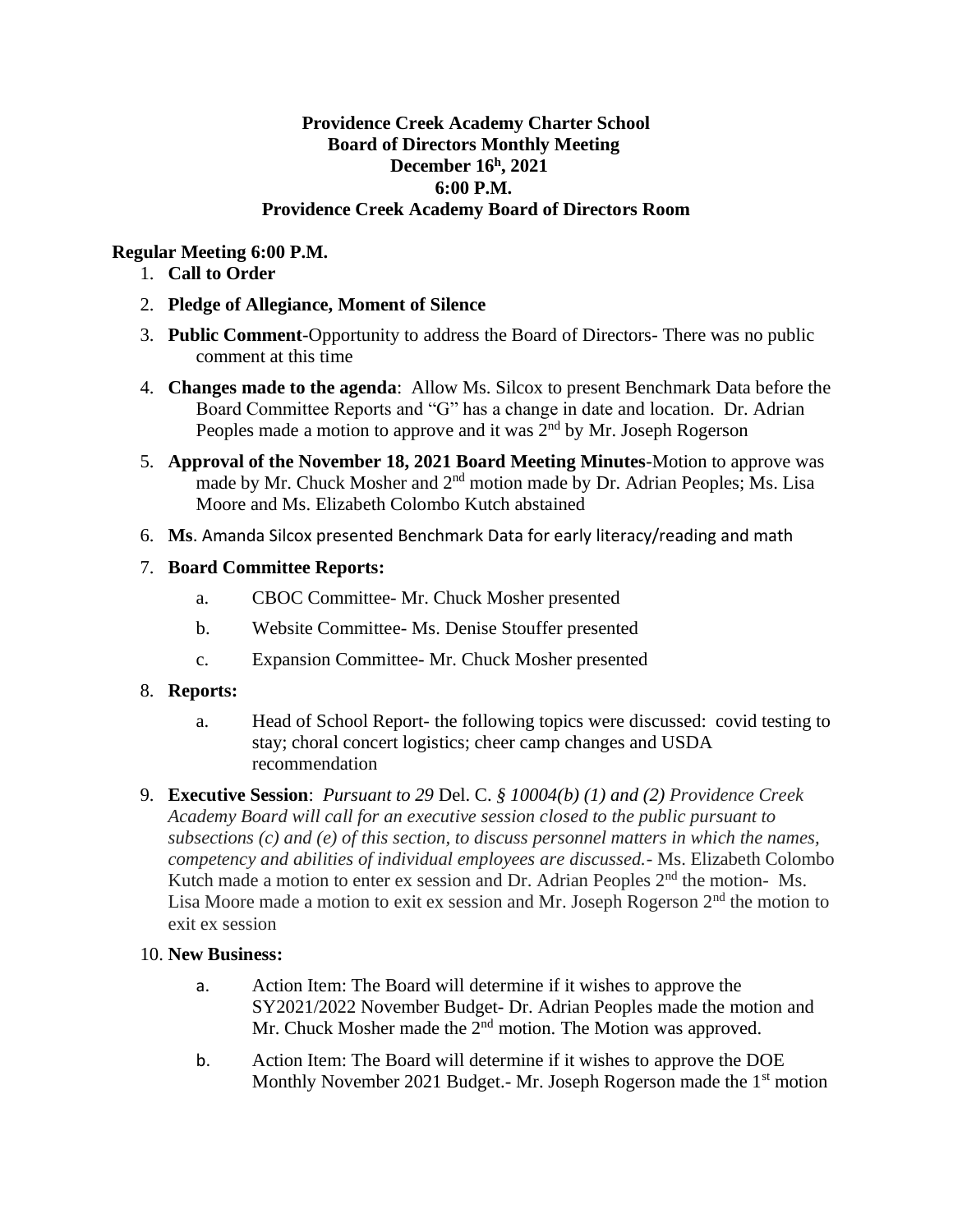and Ms. Elizabeth Colombo Kutch made the 2nd motion. The Motion was approved.

- c. Action Item: The Board will determine if it wishes to approve a minor modification to expand enrollment over a five (5) year period by 100 students or 14%.- Ms. Lisa Moore made the 1st motion and Dr. Adrian Peoples made the 2nd motion. The Motion was approved.
- d. Action Item: The Board will determine if it wishes to approve the Expansion Committee's recommendation to request proposals for architectural services for the potential expansion to the Upper School and Lower School, including six (6) classrooms in the Upper School and enclosing the pavilion in the Lower School.- Mr. Joseph Rogerson made the 1<sup>st</sup> motion and Ms. Lisa Moore made the 2<sup>nd</sup> motion. The Motion was approved.
- e. Action Item: The Board will determine if it wishes to approve the Expansion Committee's recommendation to hire an independent contractor to assist with the creation of Requests for Proposals (RFPs) and provide guidance and oversight to the expansion process.- Dr. Adrian Peoples made the 1<sup>st</sup> motion and Ms. Lisa Moore made the 2nd motion. The Motion was approved.
- f. Action Item: The Board will determine if it wishes to approve the expenses for the installation of fuel tanks at the PCA Bus Lot including bollards and electric.- Mr. Chuck Mosher made the 1<sup>st</sup> motion and Dr. Adrian Peoples made the 2<sup>nd</sup> motion. The Motion was approved.
- g. Action Item: The Board will determine if it wishes to approve the Competition Cheer Team competition at Rumble in the Jungle Cheer Competition in Baltimore, MD on January 23, 2022.- Changes made to the date January 29, 2022 and location will be Lancaster, PA- Mr. Joe Rogerson made the  $1<sup>st</sup>$ motion and Mr. Chuck Mosher made the 2<sup>nd</sup> motion. The Motion was approved.
- h. Action Item: The Board will determine if it wishes to approve the Café USDA Civil Rights Complaint Policy and Procedures- Dr. Adrian Peoples made the motion and Mr. Chuck Mosher made the 2<sup>nd</sup> motion. The motion was approved.
- i. Action Item: The Board will determine if it wishes to approve the hire of Kari Dennison as a Full-Time Paraprofessional. This is a temporary full-time position for the remainder of the SY21/22.- Ms. Elizabeth Colombo Kutch made the  $1<sup>st</sup>$  motion and Mrs. Lisa Moore made the  $2<sup>nd</sup>$  motion. The motion was approved.
- j. Action Item: The Board will determine if it wishes to approve the hire of Tabitha Dziubibsky as a Teacher Resident.- Dr. Adrian Peoples made the 1st motion and Ms. Elizabeth Colombo Kutch made the 2<sup>nd</sup> motion. The Motion was approved.
- k. Action Item: The Board will determine if it wishes to approve the hire of Julianna Hitchens as a Teacher Resident.- Mr. Joseph Rogerson made the 1<sup>st</sup>